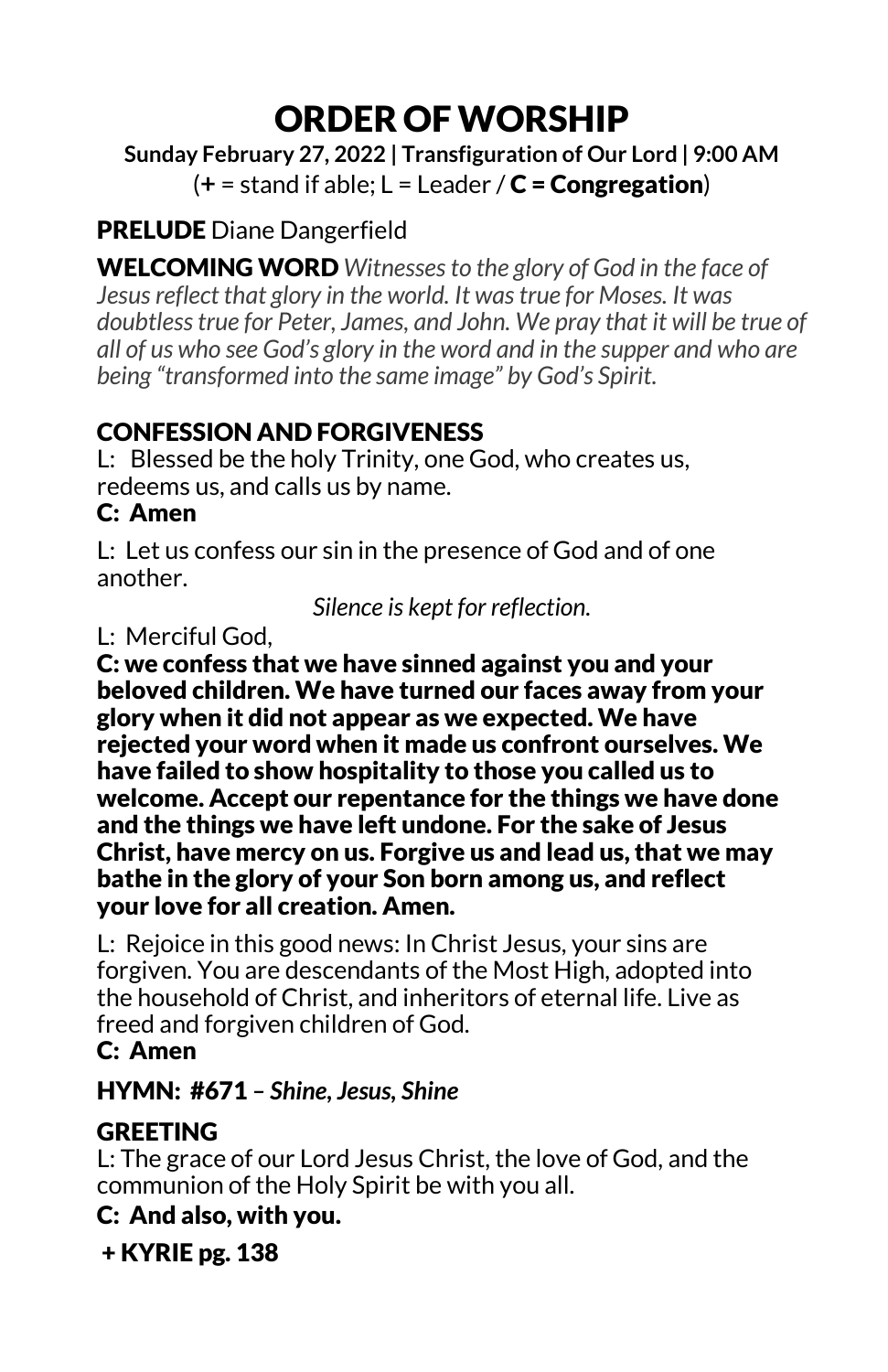#### + HYMN OF PRAISE pg. 139 *"Glory to God in the highest…"*

## PRAYER OF THE DAY

#### L: Holy God,

C: mighty and immortal, you are beyond our knowing, yet we see your glory in the face of Jesus Christ. Transform us into the likeness of your Son, who renewed our humanity so that we may share in his divinity, Jesus Christ our Lord, who lives and reigns with you and the Holy Spirit, one God, now and forever. Amen.

#### SONG*: Jesus Messiah by Praise Team*

#### FIRST READING: Exodus 34:29-35

 $^{29}$ Moses came down from Mount Sinai. As he came down from the mountain with the two tablets of the covenant in his hand, Moses did not know that the skin of his face shone because he had been talking with God. <sup>30</sup> When Aaron and all the Israelites saw Moses, the skin of his face was shining, and they were afraid to come near him. 31But Moses called to them; and Aaron and all the leaders of the congregation returned to him, and Moses spoke with them.  $32$ Afterward all the Israelites came near, and he gave them in commandment all that the LORD had spoken with him on Mount Sinai. 33When Moses had finished speaking with them, he put a veil on his face; <sup>34</sup>but whenever Moses went in before the LORD to speak with him, he would take the veil off, until he came out; and when he came out, and told the Israelites what he had been commanded, 35the Israelites would see the face of Moses, that the skin of his face was shining; and Moses would put the veil on his face again, until he went in to speak with him.

## SECOND READING: 2 Corinthians 3:12--4:2

 $12$ Since, then, we have such a hope, we act with great boldness,  $13$ not like Moses, who put a veil over his face to keep the people of Israel from gazing at the end of the glory that was being set aside.  $^{14}$ But their minds were hardened. Indeed, to this very day, when they hear the reading of the old covenant, that same veil is still there, since only in Christ is it set aside.  $^{15}$ Indeed, to this very day whenever Moses is read, a veil lies over their minds;  $16$  but when one turns to the Lord, the veil is removed.  $17$ Now the Lord is the Spirit, and where the Spirit of the Lord is, there is freedom.  $^{18}$ And all of us, with unveiled faces, seeing the glory of the Lord as though reflected in a mirror, are being transformed into the same image from one degree of glory to another; for this comes from the Lord, the Spirit. 4:1Therefore, since it is by God's mercy that we are engaged in this ministry, we do not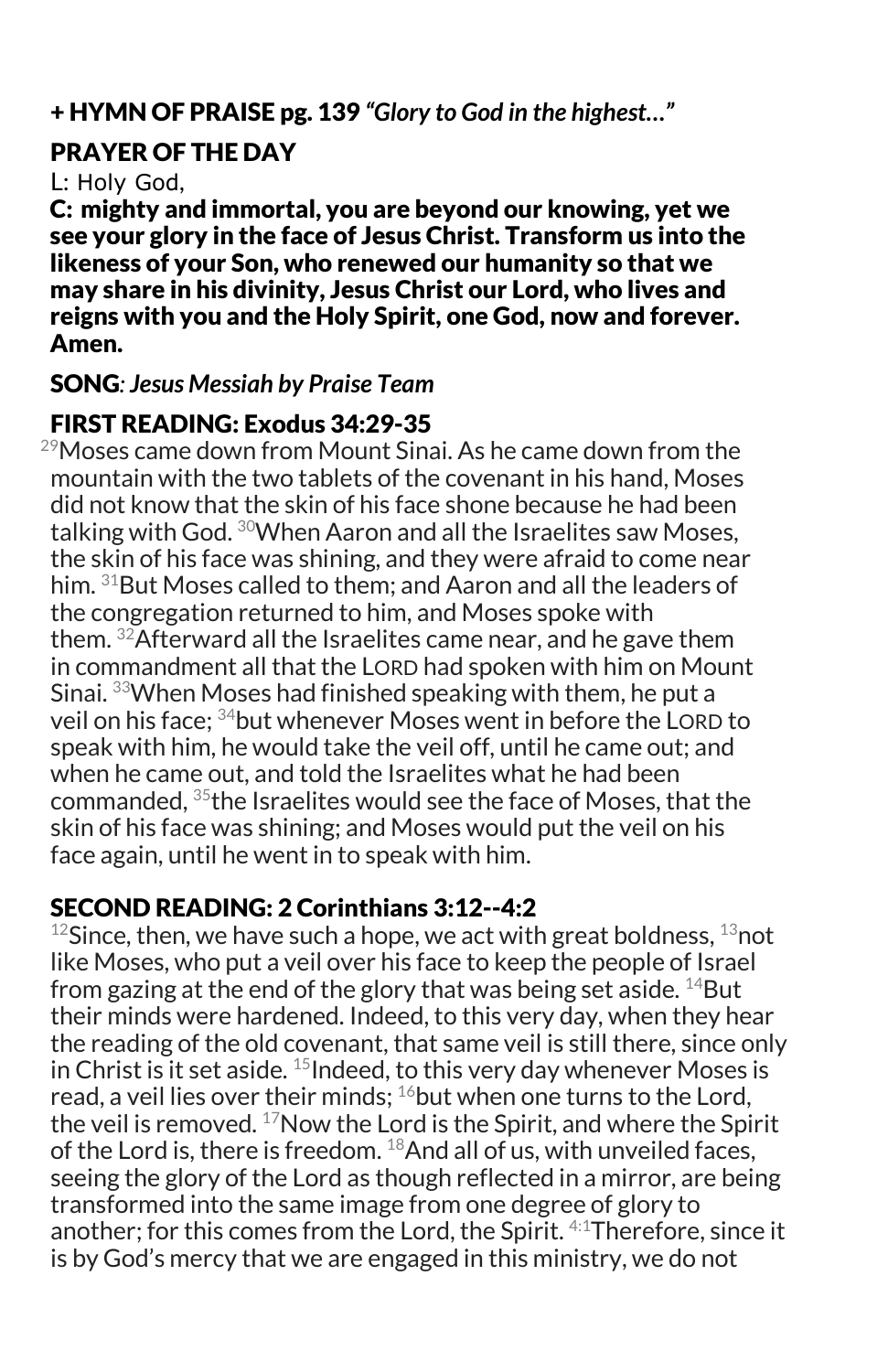lose heart. <sup>2</sup>We have renounced the shameful things that one hides: we refuse to practice cunning or to falsify God's word; but by the open statement of the truth we commend ourselves to the conscience of everyone in the sight of God.

## +ACCLAMATION (pg. 142) (sing) Alleluia, Lord, to whom shall we go? You have the words of eternal life. Alleluia.

L: The Gospel according to Luke, Chapter 9

## C: Glory to you, O Lord

## GOSPEL: Luke 9:28-43a

 $^{28}$ Now about eight days after these sayings Jesus took with him Peter and John and James, and went up on the mountain to pray. 29And while he was praying, the appearance of his face changed, and his clothes became dazzling white.  $30$ Suddenly they saw two men, Moses and Elijah, talking to him.  $31$ They appeared in glory and were speaking of his departure, which he was about to accomplish at Jerusalem. 32Now Peter and his companions were weighed down with sleep; but since they had stayed awake, they saw his glory and the two men who stood with him.  $33$  Just as they were leaving him, Peter said to Jesus, "Master, it is good for us to be here; let us make three dwellings, one for you, one for Moses, and one for Elijah"—not knowing what he said.  $34$ While he was saying this, a cloud came and overshadowed them; and they were terrified as they entered the cloud.  $35$ Then from the cloud came a voice that said. "This is my Son, my Chosen; listen to him!" <sup>36</sup> When the voice had spoken, Jesus was found alone. And they kept silent and, in those days, told no one any of the things they had seen.  $37$ On the next day, when they had come down from the mountain, a great crowd met him. 38Just then a man from the crowd shouted, "Teacher, I beg you to look at my son; he is my only child.  $39$ Suddenly a spirit seizes him, and all at once he shrieks. It convulses him until he foams at the mouth; it mauls him and will scarcely leave him.  $^{40}\mathrm{l}$ begged your disciples to cast it out, but they could not."  $41$  Jesus answered, "You faithless and perverse generation, how much longer must I be with you and bear with you? Bring your son here."  $42$  While he was coming, the demon dashed him to the ground in convulsions. But Jesus rebuked the unclean spirit, healed the boy, and gave him back to his father. <sup>43a</sup> And all were astounded at the greatness of God.

 +L: The Gospel of the Lord +C: Praise to you, O Christ Choir Anthem *– "Let Heavenly Music Fill This Place"*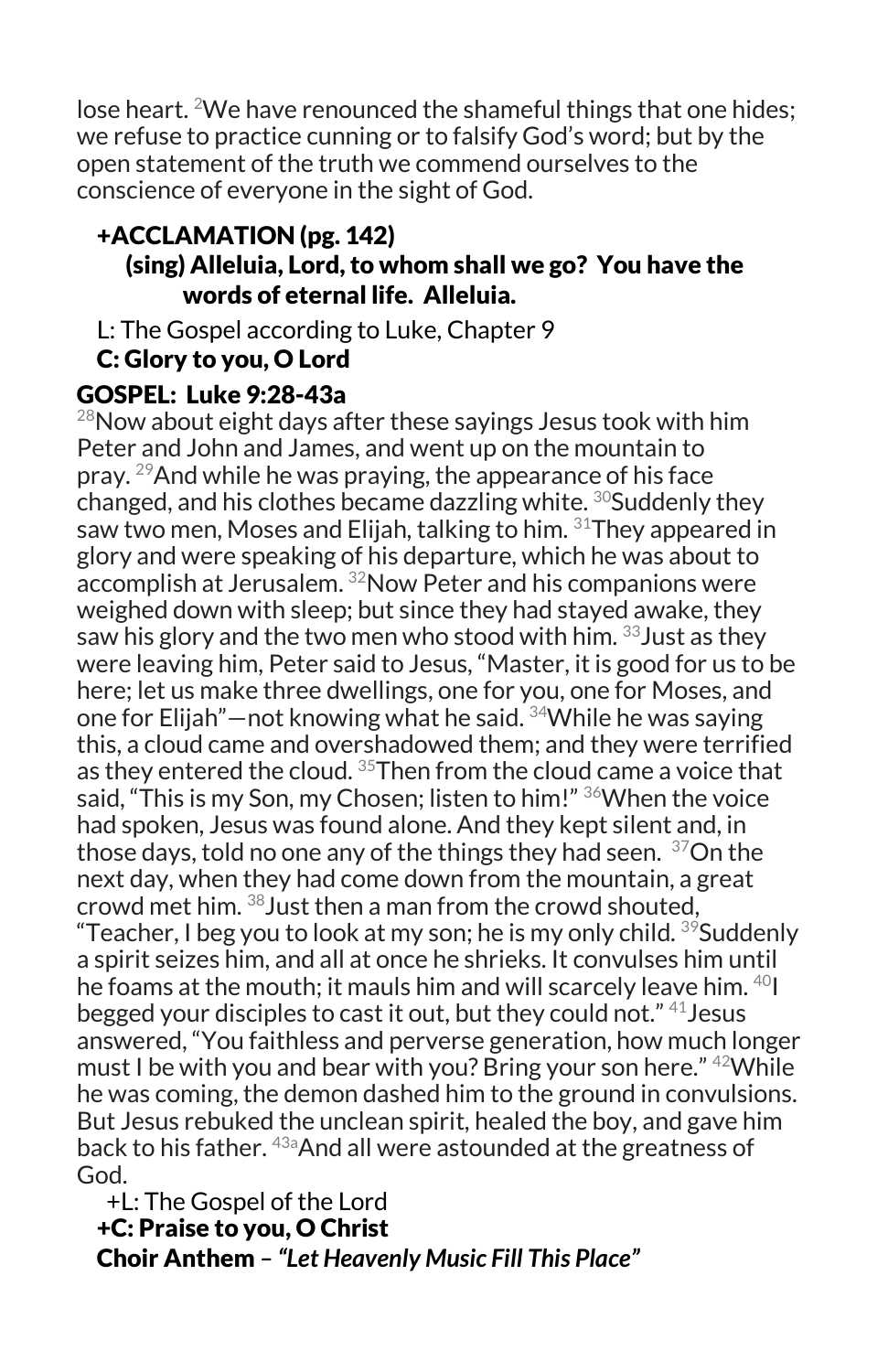## CHILDREN'S MESSAGE

MESSAGE Intern Joseph Tiegen

+HYMN **#**315 – How Good, Lord, to Be Here! (vs. 1, 2, 3*)*

## RESPONSE TO THE WORD

+ APOSTLES' CREED **(**pg. 105)

OFFERING – *Good Good Father by Praise Team*

OFFERTORY #186 "*Create in me…."*

THE PRAYERS (pg. 143) (As the pastor concludes each petition with the words: "Lord in your mercy..." The people respond: Hear our prayer.")

+ THE LORD'S PRAYER (pg. 145) (right hand column)

## **SENDING**

## COMMUNITY WORD

## **+**BLESSING

L: May the blessing of God our creator, the love of Jesus Christ our redeemer, and the presence of the Holy Spirit the comforter, surround you and sustain you until we gather again. C: Amen.

+HYMN #838 – *Beautiful Savior (vs. 1, 3, 4)*

## **+**DISMISSAL

L: Go in peace. Serve the Lord. C: Thanks be to God.